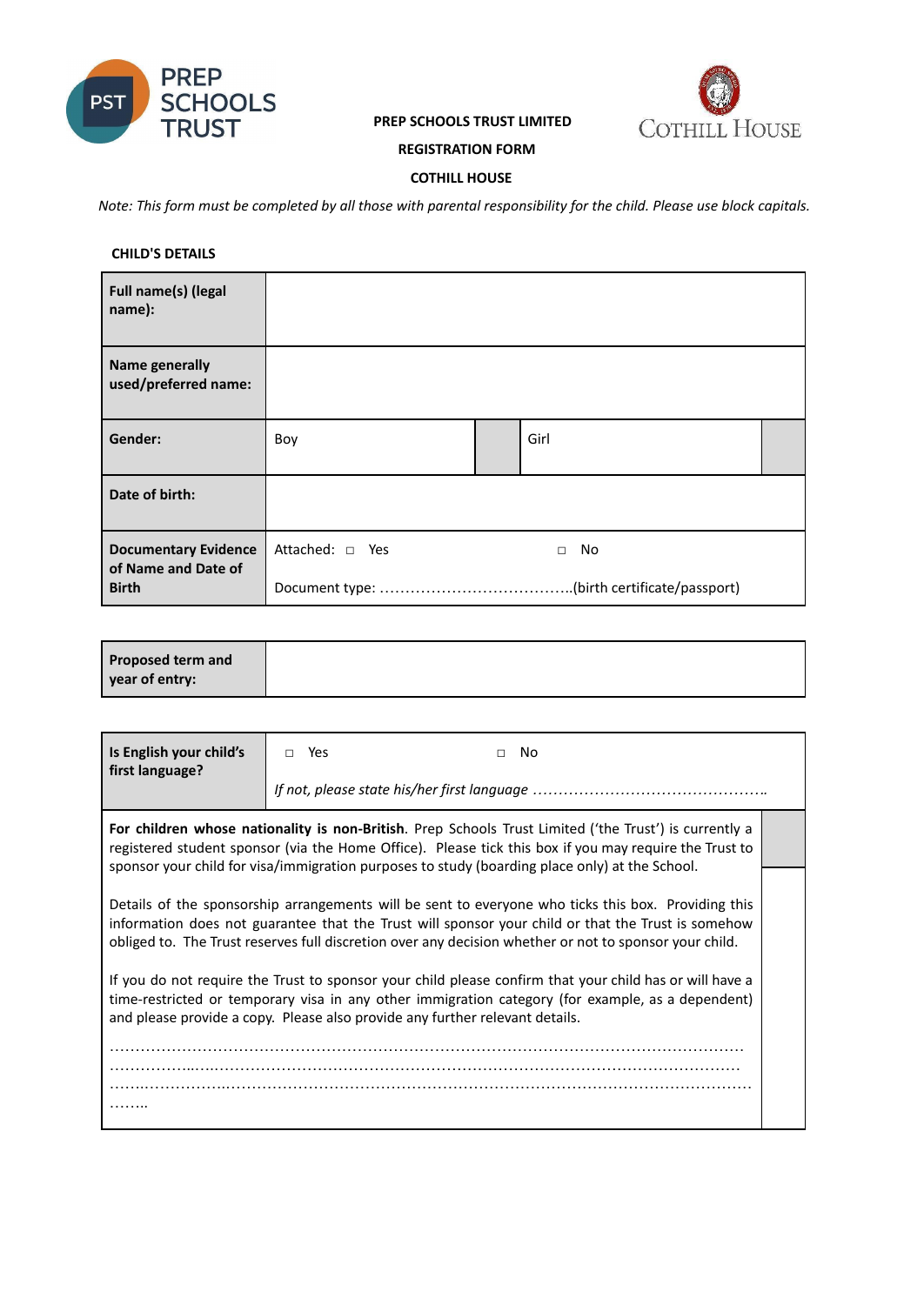# **PARENTS' DETAILS**

|                                                                                                                                                                                                                                           | <b>Parent One</b> |  | <b>Parent Two</b> |
|-------------------------------------------------------------------------------------------------------------------------------------------------------------------------------------------------------------------------------------------|-------------------|--|-------------------|
| <b>Primary Contact:</b><br>(please tick)                                                                                                                                                                                                  |                   |  |                   |
| <b>Relationship to child</b><br>e.g. mother, father                                                                                                                                                                                       |                   |  |                   |
| Title:                                                                                                                                                                                                                                    |                   |  |                   |
| <b>Full Name:</b>                                                                                                                                                                                                                         |                   |  |                   |
| <b>Address (including</b><br>postcode):                                                                                                                                                                                                   |                   |  |                   |
| <b>Occupation:</b>                                                                                                                                                                                                                        |                   |  |                   |
| <b>Employer's address</b><br>(including postcode):                                                                                                                                                                                        |                   |  |                   |
| Home tel:                                                                                                                                                                                                                                 |                   |  |                   |
| Work tel:                                                                                                                                                                                                                                 |                   |  |                   |
| <b>Mobile tel::</b>                                                                                                                                                                                                                       |                   |  |                   |
| E-mail address(es):                                                                                                                                                                                                                       |                   |  |                   |
| Please provide the name(s) and current address(es) of any other person with parental responsibility (i.e. legal<br>responsibility) for the above-named child. Their agreement to the child being registered at the School is<br>required. |                   |  |                   |
|                                                                                                                                                                                                                                           |                   |  |                   |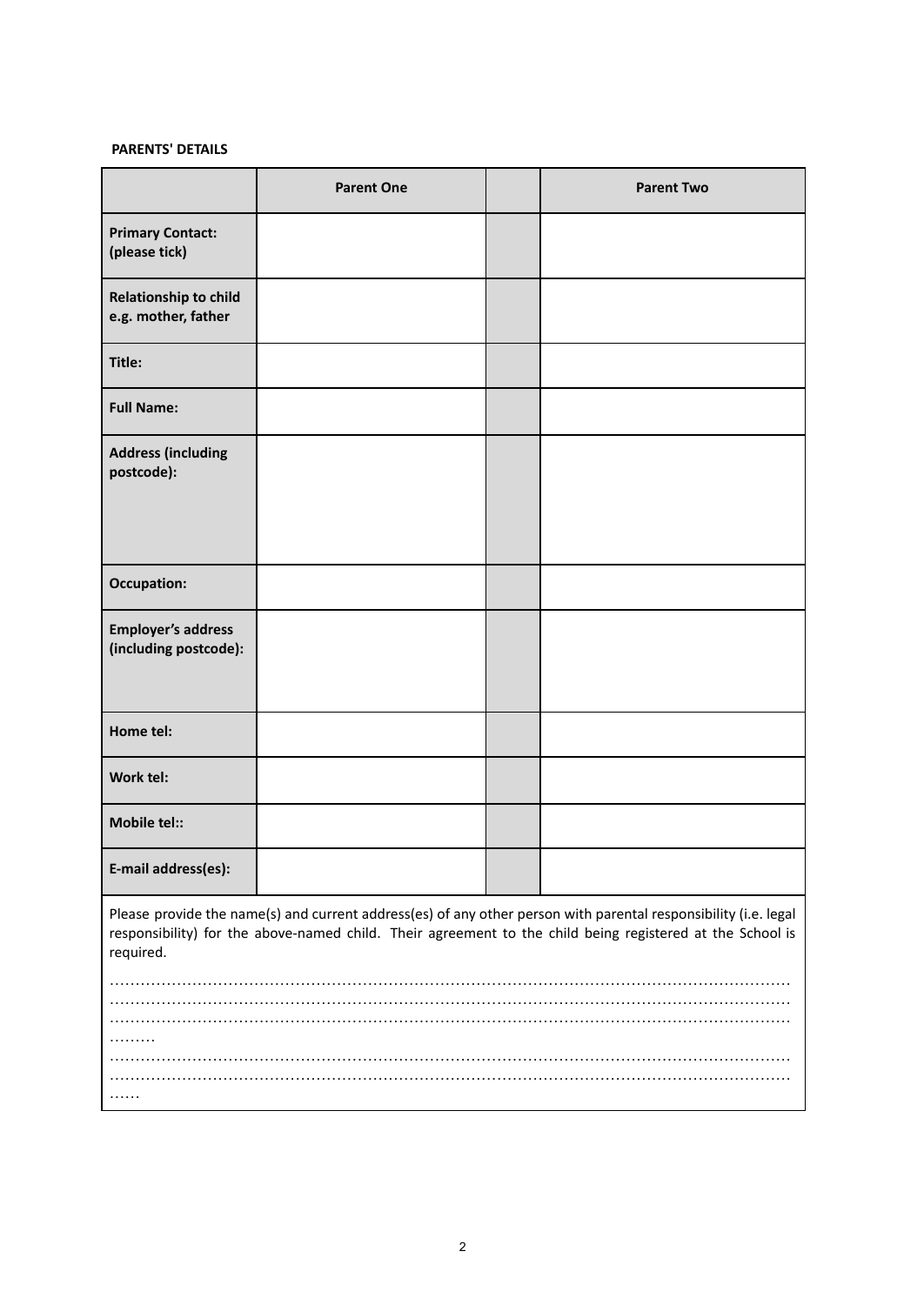Please mention here the names of any other members of the family attending the School or registered for entry, or any other connection with the School:

…………………………………………………………………………………………………………………… …………………………………………………………………………………………………………………… …………………………………………………………………………………………………………………… …………

Please state name and address of your child's present school or educational institution together with date of entry (if any):

…………………………………………………………………………………………………………………… …………………………………………………………………………………………………………………… …………………………………………………………………………………………………………………… ……… Name of Headteacher (or equivalent): ……………………………………………………………………………………………………………………

……

……………………………………………………………………………………………………………………

Please provide us with details below of any special circumstances affecting your child such as a medical condition, health problem, allergy, any learning difficulty, disability or special educational need, as well as any behavioural, emotional and/or social difficulty. The School requires this information so that we can consider what arrangements (including reasonable adjustments) the School can make in order to accommodate your child during the admissions process and should an offer of a place later be made. A confidential form is enclosed. …………………………………………………………………………………………………………………… …………………………………………………………………………………………………………………... ………………………………………………………………...………………………………………………… ……… …………………………………………………………………………………………………………………… ………………………………………………………………………………………………………………….... ………………………………………………………………...………………………………………………… ……….……………………….………………………………………………………………………………… ………………………………...............................................................................................................................

### **DECLARATIONS**

....................

By signing this Registration Form:

● I/We (as the holders of parental responsibility for the above-named child) request that the name of the above-named child be registered as a prospective pupil of the School **AND** we pay a **non-refundable** Registration Fee of £100 by bank transfer to:

**Prep Schools Trust** Barclays Bank PLC Liverpool Street Leicester LE87 2BB Sort Code: 20 – 01 – 25 Account No: 90314382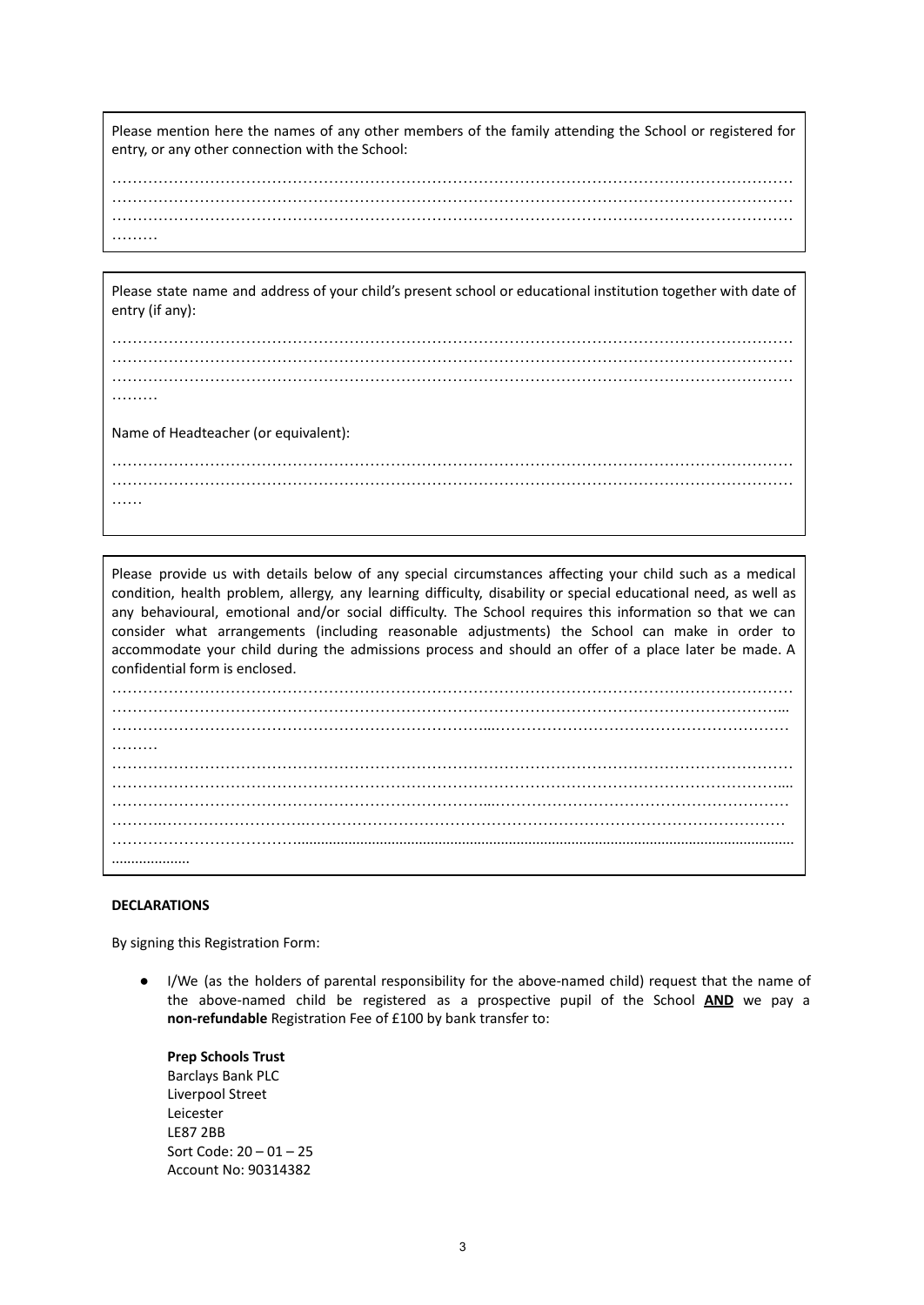**Prep Schools Trust IBAN number** IBAN GB50 BARC 2001 2590 3142 82 SWIFTBIC: BARCGB22

*Please use the identifier 'COT' and your child's surname in the reference.*

- I/We acknowledge that completion of this Registration Form and payment of the Registration Fee does not constitute an offer of a place at the School. I / We understand that if the above-named child is offered a place at the School, such an offer will be subject to the Trust's terms and conditions for the provision of educational services, which will bind us in the event (and from the moment) that I/we accept the place.
- I / We understand that the School may obtain, process and hold personal data about:
	- o me / us (which may include financial information provided by me / us or by any licensed credit reference agency or information contained in any court orders, petitions or proceedings) for the purposes of administering the application and admissions process.
	- o my/our child which may include special category personal data such as medical details and any information regarding my/our child's learning support needs and SEND for the purposes of administering the application and admissions process (including for the purpose of assessment) and ensuring the School meets its legal obligations to my/our child including the School's obligations under the Equality Act 2010.
	- $\circ$  me/us and my/our child for the purposes of seeking a reference from my/our child's previous educational establishment (if any) where I/we have given our consent as indicated below.
	- o me/us and my/our child for the purposes of seeking confirmation from my/our child's previous educational establishment (if any) that all fees have been paid, where applicable.
- In order for the Trust to comply with their responsibilities as a registered student sponsor, I/we acknowledge that the Trust may be required to notify and/or supply information relating to me/us and/or my/our child's right to enter, reside and/or study in the United Kingdom to the Home Office and, in any event, if my/our child is offered a place at the School, such an offer will be subject to us confirming that my/our child has the right to enter, live and study in the United Kingdom; and
- I / We understand the Trust may, with reference to one or both of us: (i) undertake a credit check with a credit reference agency; and/or (ii) require you to provide the Trust's Head of Finance with a bank reference and/or an up-to-date credit report (including a credit score).

## **DATA PROTECTION**

Even if your child is not offered a place at the School, we retain information about prospective pupils and their parents for a minimum of 6 months. Please let the Trust Data Compliance Lead know via [datacompliance@prepschoolstrust.org](mailto:datacompliance@prepschoolstrust.org) if you have any questions or concerns about this.

Further information about how we process personal data is set out in the Trust's Privacy Notice, which is on the Trust's website and is otherwise available from the Trust at any time upon request.

## **PROCESSING PERSONAL DATA FOR PUPIL REFERENCES**

OR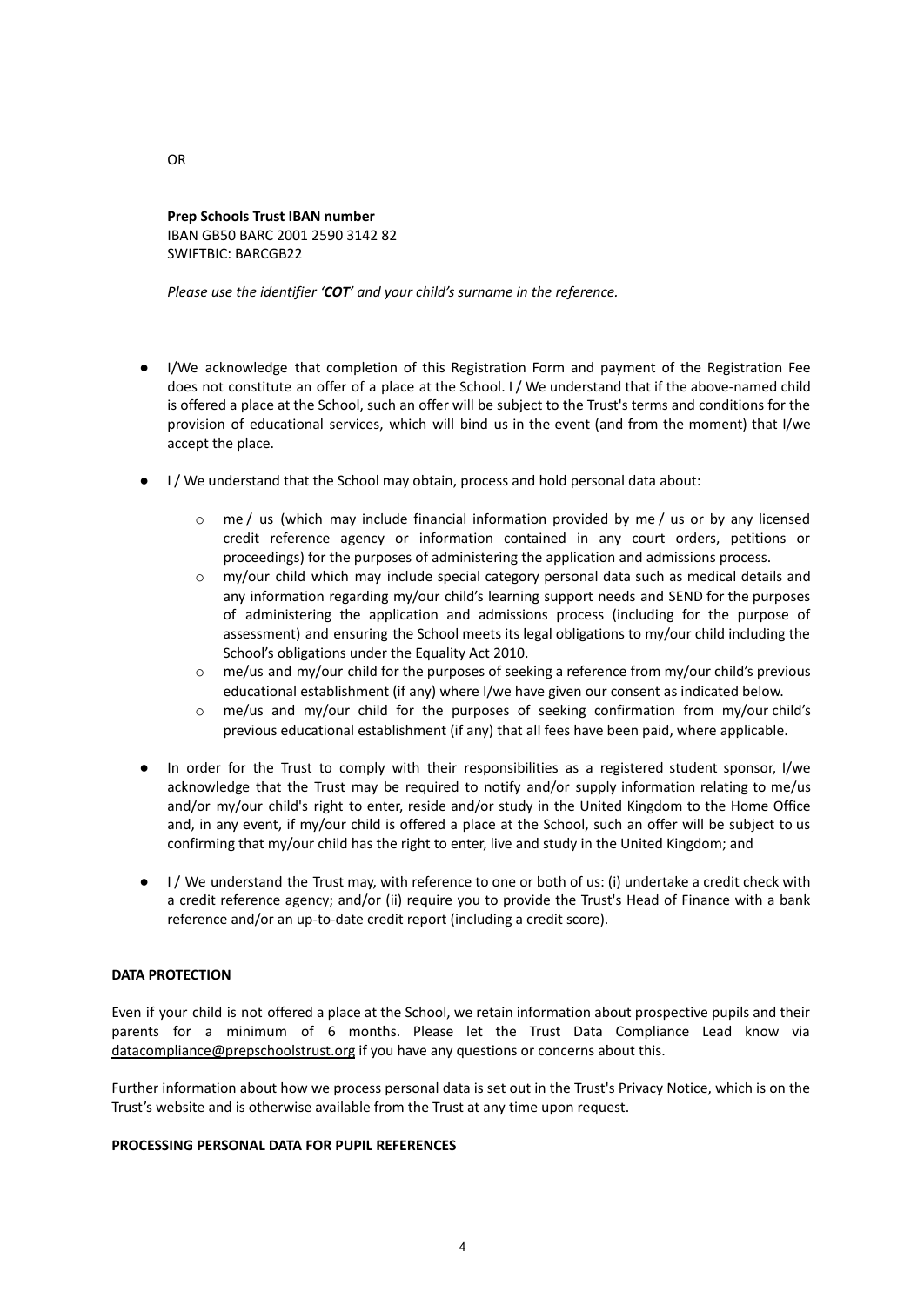Should we offer your child a place at the School, this may be subject to receipt of a satisfactory reference from your child's current school (where applicable). (Please see the School's Admissions Policy for further detail on when we may require a reference.) The School may also need to provide a reference to other educational institutions, for example, when your child leaves the School. In such cases, the School will need to process personal data relating to your child in order to provide a reference.

References provided and any received by the School will be treated confidentially, and the School will take care to ensure that all information that is supplied is accurate and any opinion given on your child's ability, aptitude for certain courses and character is fair.

Pupil references contain personal data relating to your child, and may include: identifying information (e.g. your child's name, date of birth, etc.), attendance record, information about their character, academic ability and qualifications, behaviour and any disciplinary matters. In addition, references may also contain special category personal data (e.g. information concerning your child's health or medical needs and/or any special educational needs or disability). Where the School is providing a reference and proposing to share special category personal data about your child, we will only do so where we have a valid legal reason to do so and the processing of data will be limited to only that which is necessary and in order to fulfil our legal obligations and duties towards your child.

As providing and obtaining references involves the processing of personal data about your child, the School must comply with its data protection obligations. Further information about the way in which the School processes your child's personal data, including your child's rights over their personal data is available in the Trust's Privacy Notice which can be found on the Trust's website. Further details about how long we keep pupil references is available in the Trust's Records Retention and Deletion Policy, also available on the Trust website.

### **Consent**

Please ensure that you have read the above and our Privacy Notice before providing your consent below. If you would like further information about the way in which the Trust processes personal data contained within pupil references, please contact the Trust Data Compliance Lead.

| I/We consent to the School processing my child's personal data contained within a<br>pupil reference from another educational establishments that my/our child attends<br>in connection with their admission to the School. | YES / NO |
|-----------------------------------------------------------------------------------------------------------------------------------------------------------------------------------------------------------------------------|----------|
| I/We consent to the School processing special category personal data which may<br>include personal information concerning my child's health and special educational<br>needs in the context of references received.         | YES / NO |
| I/We consent to the School processing my child's personal data in order to provide a                                                                                                                                        | YES / NO |
| pupil reference to any other educational establishment.                                                                                                                                                                     |          |
| I/We consent to the School processing special category personal data which may<br>include personal information concerning my child's health and special educational<br>needs in the context of references provided.         | YES / NO |

You have the right to withdraw your consent at any time and can do so by informing the Trust Data Compliance Lead and explaining that you wish to withdraw your consent. We will keep a record of your consent as evidence that we have obtained your consent to processing your child's personal data in the context of pupil references.

| Signed by:  | Signed by:  |
|-------------|-------------|
|             | .           |
|             | .           |
| (signature) | (signature) |